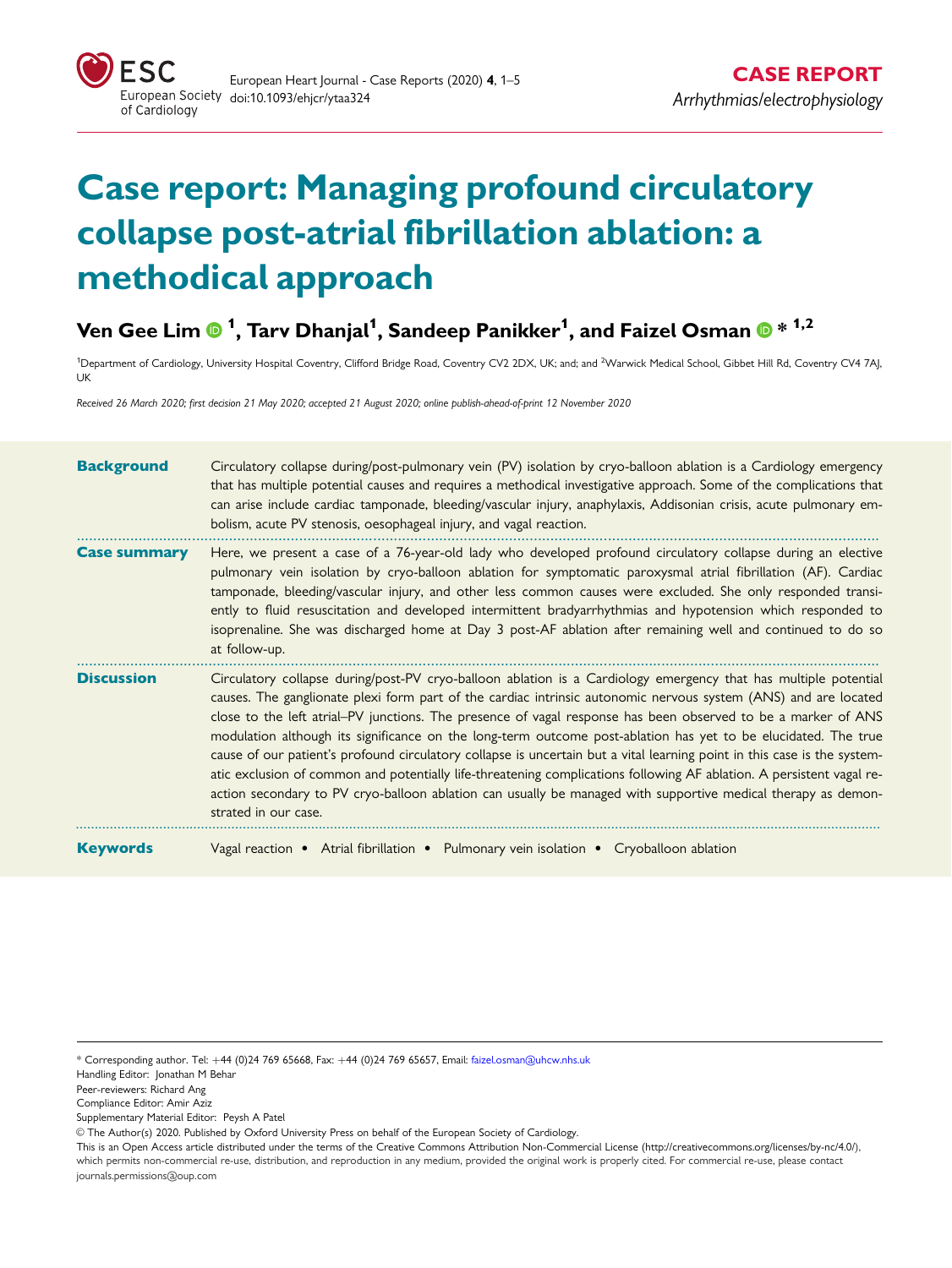#### <span id="page-1-0"></span>Learning points

- Profound circulatory collapse during/post-pulmonary vein (PV) cryo-balloon ablation is a Cardiology emergency and requires a methodical investigative approach in order to make a prompt diagnosis and initiation of treatment.
- Some of the complications that can arise include cardiac tamponade, bleeding/vascular injury, anaphylaxis, Addisonian crisis, acute pulmonary embolism, acute PV stenosis, oesophageal injury, sinus node artery injury, and vagal reaction.
- Persistent vagal reaction secondary to PV cryo-balloon ablation has been described due to the close proximity of the ganglionic plexi (part of the cardiac intrinsic autonomic nervous system) to the left atrial–PV junctions.
- The vagal reaction is usually short-lasting and self-limiting and even persistent hypotension and bradyarrhythmias tend to resolve with supportive medical therapy.

. . . . . . . . . . . . . . . . . . . . . . .

. . . . . . . . . . . . . . . . . . . . . . . . . . . . . . . . . . . . . . . . . . . . . . . . . . . . . . . . . . . . . . . . . . . . . . . . . . . . . . . . . . . . . . . . . . . . . . . . . . . . . . . . . . . . . . .

## **Introduction**

Circulatory collapse during or post-pulmonary vein (PV) isolation by cryo-balloon ablation for atrial fibrillation (AF) is a Cardiology emergency that has multiple potential causes and requires a methodical in-vestigative approach.<sup>[1](#page-4-0)</sup> Some of the complications that can arise include cardiac tamponade, bleeding/vascular injury, anaphylaxis, Addisonian crisis, acute pulmonary embolism, acute PV stenosis, oesophageal injury, sinus node artery injury, and vagal reaction. Here, we present a case of a 76-year-old lady who developed profound circulatory collapse during an elective pulmonary vein isolation (PVI) by cryoballoon ablation for symptomatic paroxysmal AF.

## Timeline

#### .................................................................................................. Day Events

- 0 Cardiology Day Unit: A 76-year-old lady attended her elective pulmonary vein (PV) isolation by cryo-balloon ablation for symptomatic paroxysmal atrial fibrillation. The patient experienced transient drops in blood pressure (80/50 mmHg with no change in sinus rate) during each PV freeze, which responded well to intravenous (IV) fluids. The patient developed further recurrent profound hypotension associated with reduced consciousness and metabolic acidosis (pH 7.2). Intravenous adrenaline (100 mcg) was administered to maintain a systolic blood pressure >100 mmHg. She received 6 L of IV fluids (including 1 unit of packed red cells), protamine 50 mg IV, and 2500 units of prothrombin complex concentrate (Octaplex) to treat a presumed acute bleeding event. Cardiac tamponade was ruled out.
- 0 Coronary Care Unit (different hospital site): She was urgently transferred for further investigations and treatment which ruled out bleeding/vascular injury, acute pulmonary embolism, acute PV stenosis, oesophageal injury, and Addisonian crisis. She developed sinus bradycardia with a junctional escape rhythm at a rate of 30 b.p.m. with intermittent pauses. She responded to atropine and isoprenaline infusion.
- 1 Stabilized and no further bradyarrhythmia. Isoprenaline infusion stopped.
- 3 . In sinus rhythm. Discharged.
- 30 Well and remained in sinus rhythm on clinic follow-up.

#### Case presentation

A 76-year-old lady with a 7-year history of symptomatic paroxysmal AF underwent a percutaneous AF ablation (PVI). Her background includes hypertension and chronic obstructive pulmonary disease. The procedure was performed using the 28 mm second-generation cryo-balloon (Medtronic Arctic Front, USA) under local anaesthesia and conscious sedation. Right femoral venous access was



Figure I Computed tomography chest, abdomen, and pelvis with contrast. (A) Cross-section at the level of the left atrium demonstrating patency in the left lower pulmonary vein (blue arrow) and right upper pulmonary vein (red arrow) as well the absence of an atrial-pericardial fistula. (B) Sagittal view of the heart showing no obvious oesophageal injury (red arrow pointing to the oesophageous) and the absence of pericardial effusion (blue arrow pointing to the pericardium). (C) Cross-section at the level of the main pulmonary arteries demonstrating the absence of pulmonary embolism (blue arrow pointing to the left pulmonary artery and red arrow pointing to the right pulmonary artery). (D) Coronal view demonstrating no obvious source bleeding. Note the femoral sheaths (blue arrow) in the right femoral vein that was kept as a form of central venous access while the patient was stabilized.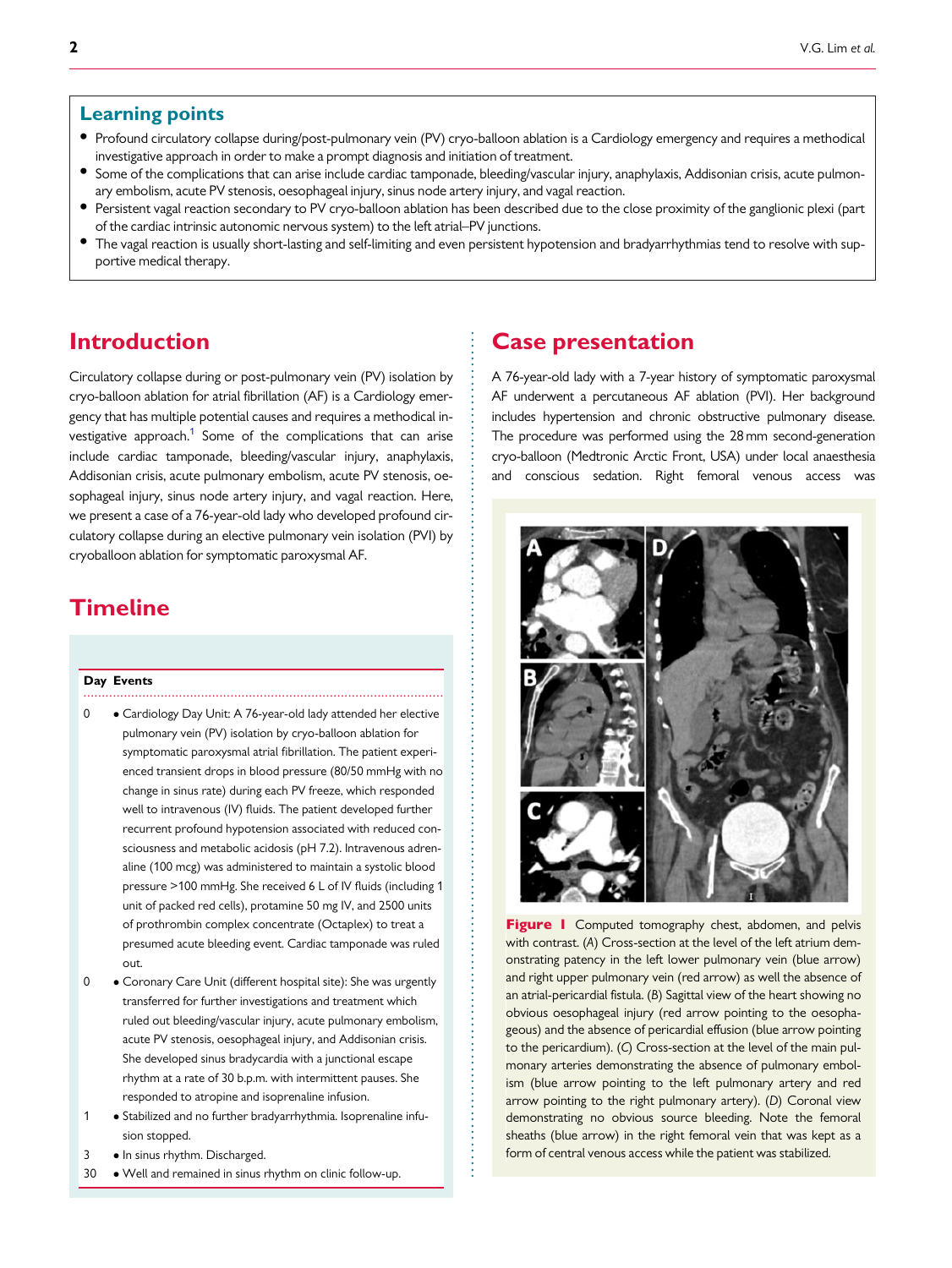<span id="page-2-0"></span>

Figure 2 Electrocardiogram—sinus bradycardia with junctional escape rhythm. Telemetry of the patient in Coronary Care Unit (CCU) demonstrated episodes of bradyarrhythmia in the form of sinus bradycardia with pause and junctional escape rhythm.

. uncomplicated and obtained under ultrasound guidance. A FlexCath sheath (Medtronic, USA) and HeartSpan<sup>®</sup> transseptal needle (Merit, USA) was used for a single uncomplicated transseptal puncture (under the guidance of fluoroscopy, pressure monitoring, contrast flow into the left atrium, and aspiration of arterial blood). Pulmonary venography revealed standard left and right PV anatomy and cryoablation was performed to each PV sequentially with PVI confirmed using the Achieve $<sup>TM</sup>$  mapping catheter (Medtronic, USA). The tem-</sup> perature and freeze time were as follows: left upper PV (-43°C for 180 s), left lower PV (-49 $^{\circ}$ C for 180 s), right lower PV (-48 $^{\circ}$ C for 180 s), and right upper PV (-47 $^{\circ}$ C for 180 s). Atropine 600 mcg IV was administered prior to commencing freezing as per our routine clinical practice to reduce the incidence of peri-procedural vagal events. The patient experienced transient drops in blood pressure (80/50 mmHg with no change in sinus rate) during each PV freeze, which responded well to intravenous (IV) fluids; she went into sustained AF during the right lower PV freeze (heart rate remained stable at 80 - 100 b.p.m. in sustained AF). The electrical isolation of all four PVs was confirmed with the Achieve<sup>TM</sup> mapping catheter at the end.

Intra- and post-procedure transthoracic echocardiography did not demonstrate any pericardial effusion; phrenic nerve stimulation (using diaphragm compound motor action potential and manual palpitation) was performed during isolation of the right-sided PVs and was fine throughout. Immediately post-ablation (after all catheters were withdrawn from the left atrium) the patient developed profound recurrent hypotension (systolic blood pressure 50 mmHg) which responded transiently to IV fluids. Her physical examination was unremarkable and her femoral access site appeared fine with no clinical evidence of haematoma. The patient then developed further recurrent profound hypotension responding initially to IV fluids but was associated with the reduced conscious level and metabolic acidosis (pH 7.2). The patient was given IV adrenaline (100 mcg) to maintain a

systolic blood pressure >100 mmHg. She received 6 L IV fluids (including 1 unit of packed red cells), protamine 50 mg IV, and 2500 units of prothrombin complex concentrate (Octaplex) to treat a presumed acute bleeding event.

She was urgently transferred to our coronary care unit (at a different hospital site) and spontaneously reverted to sinus rhythm. An emergency computed tomography (CT) scan of the chest, abdomen, and pelvis with contrast ([Figure 1](#page-1-0)) was performed which excluded any bleeding source, oesophageal injury, pulmonary embolism, and acute PV occlusion. An acute Addisonian crisis was also excluded.

She developed a further hypotensive episode (systolic blood pressure 50 mmHg) which responded once again to IV fluids. Her electrocardiogram at that time revealed sinus bradycardia with junctional escape rhythm at a rate of 30 b.p.m. an intermittent pauses (Figure 2). She was given an IV bolus of Atropine 600 mcg and was commenced onto an isoprenaline infusion. She stabilized following this and the isoprenaline infusion was stopped the following day. She was discharged home at Day 3 post-AF ablation after remaining well. She was followed up in the clinic 1 month later and continued to remain well and in sinus rhythm.

#### **Discussion**

. . . . . . . . . . . . . . . . . . . . . . . . . . . . . . . . . . . . . . . . . . . . . . . . . . . . . . . . . . . . . . . . . . . . . . . . . . . . . . . . . . . . . . . . . . . . . . . . . . .

Hypotension following an AF ablation can be a sign of a potentially serious complication and applying a systematic investigative approach can usually rule out the majority of causes.<sup>1</sup> The most common lifethreatening complication associated with AF ablation is cardiac tamponade[.2](#page-4-0) Our patient underwent repeated transthoracic echocardiography during and after the procedure which revealed good biventricular systolic function with no significant valvular abnormality and no pericardial effusion.

Vascular complications leading to hypotension are another common potential problem arising from AF ablation and include groin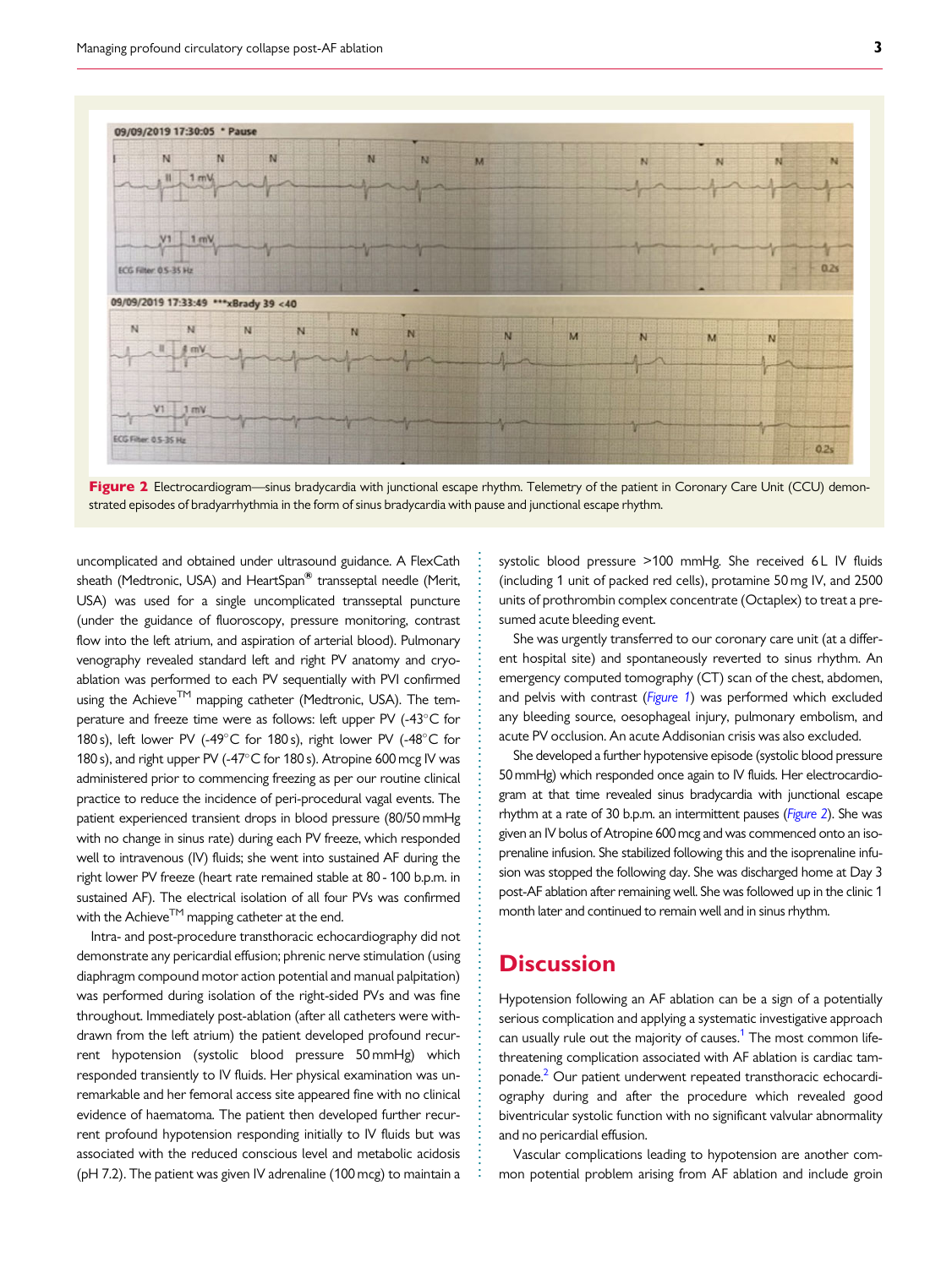<span id="page-3-0"></span>

Figure 3 Step-wise approach for the diagnostic evaluation of a patient with hypotension post-atrial fibrillation ablation.

. . . . . . . . . . . . . . . . . . . . . . . . . . . . .

. haematoma, pseudoaneurysm, arterio-venous fistula, and retroperitoneal bleeding. Another important cause to exclude is an acute large pulmonary embolism but this would cause right ventricular dilatation (not seen in our case). Furthermore, our patient had been on uninterrupted oral anticoagulation and received IV heparin cover during the procedure. Rare causes of hypotension that are vital to consider include atriooesophageal or atrial-pericardial fistula, $3$  or acute PV occlusion. $4$  To exclude the aforementioned potential complications, an urgent CT scan of the chest, abdomen, and pelvis with contrast ([Figure 1](#page-1-0)) was performed which excluded any bleeding source, oesophageal injury,

pulmonary embolism, and acute PV occlusion. An acute Addisonian crisis was also excluded (normal serum cortisol, sodium, and potassium levels). Another rare complication is an injury to the sinus node artery but this is unlikely due to the spontaneous recovery of the patient. A suggested step-wise approach for the diagnostic evaluation of a patient with hypotension post-AF ablation is shown in *Figure 3*.

As our patient's investigations have excluded the majority of potentially life-threatening complications, one possible explanation behind her profound circulatory collapse was a persistent vagal reaction secondary to PV cryo-ablation independent of a drop in heart rate.